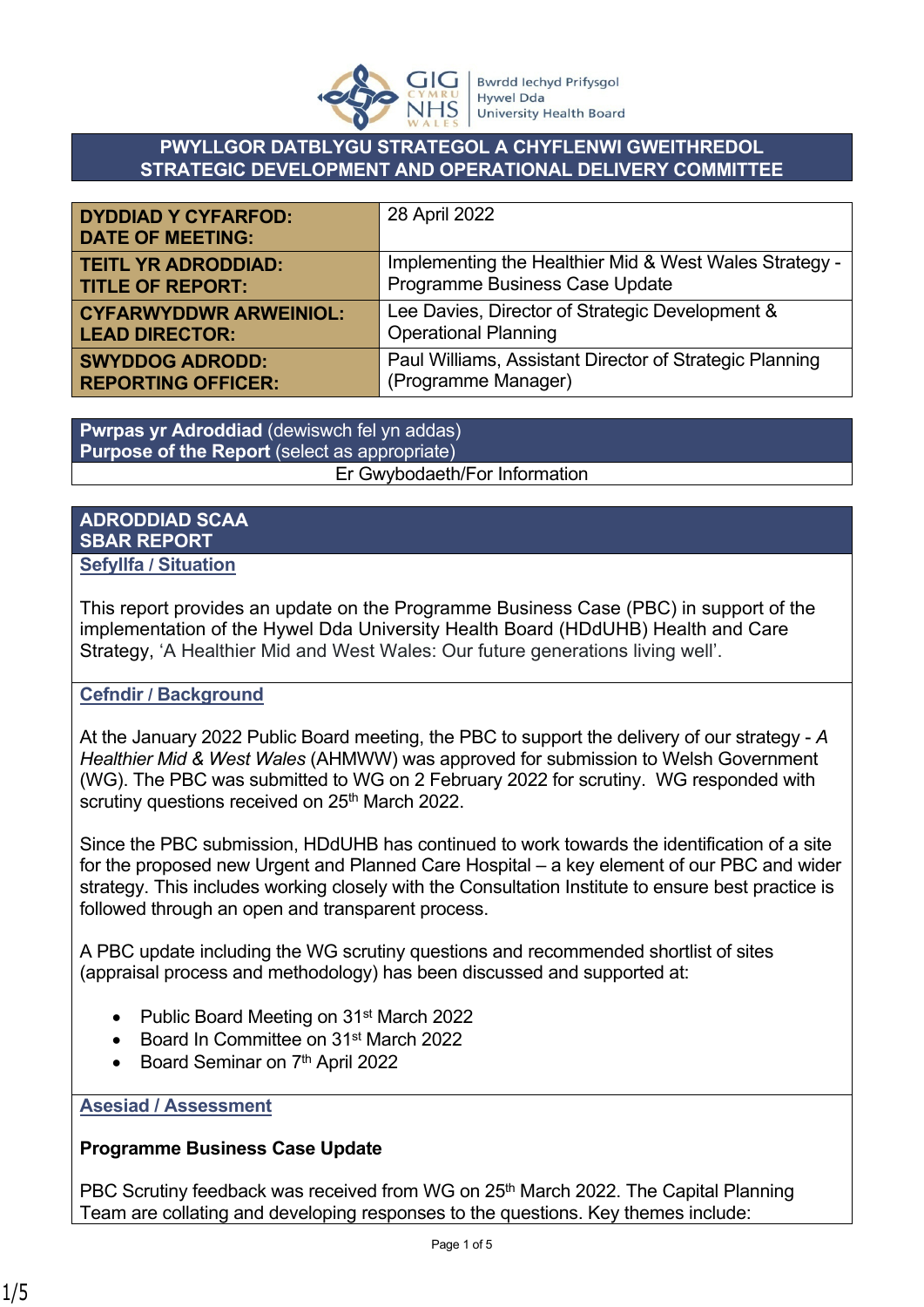- Does the Strategy deliver
	- Workforce sustainability
	- Revenue sustainability
	- Triangulation with current 3 year plan and developments in urgent care
	- Reduction from 4 to 3 acute sites floor space and bed queries
- Is the capital ask
	- Affordable for NHS Wales
	- Practically deliverable from a project perspective
	- Deliverable in terms of capacity and capability along with the recovery position
- Digital Ambition and assumptions
- Town centre regeneration vs campus approach and ensuring the maximisation of the decarbonisation opportunities

The PBC Endorsement Timeline is noted below:

- PBC Scrutiny Responses to be drafted by 22nd April 2022
- Target Infrastructure Investment Board (IIB) 26th May 2022

Ministerial endorsement will be required in advance of capital funding for the Programme development and Outline Business Cases.

## **Recommended Shortlist of Sites**

As reported to Board, there are four appraisal workstreams.

- **Technical**
- Clinical
- Workforce
- Financial and Economic

# **Technical Appraisal**

For the Technical Appraisal, the work to identify the group participants is underway. This will include residents (public and staff) who submitted an expression of interest in being part of the process and stakeholder list identified by the Diversity and Inclusion Team to ensure representation from residents with protected characteristics. The participants from these groups will make up 52% of the representation in the Shortlist Technical Appraisal Group.

The remaining 48% will consist of HDdUHB invited participants and other stakeholders. In addition, there will be stakeholders who will attend but not participate in the scoring of options. Other stakeholders may also choose to adopt this approach.

The Group will be convened for a minimum of two workshops in May and June 2022.

The timing is to ensure as far as possible that the recommendation can be made and considered at the meeting of the July 2022 Board.

# **Clinical Appraisal Workstreams**

The project plan and process for the clinical assessment of the land selection has been developed, project groups are established, and the governance defined with the establishment of an Executive Steering Group to oversee the work, reporting directly to both the Programme Group and the Executive Team.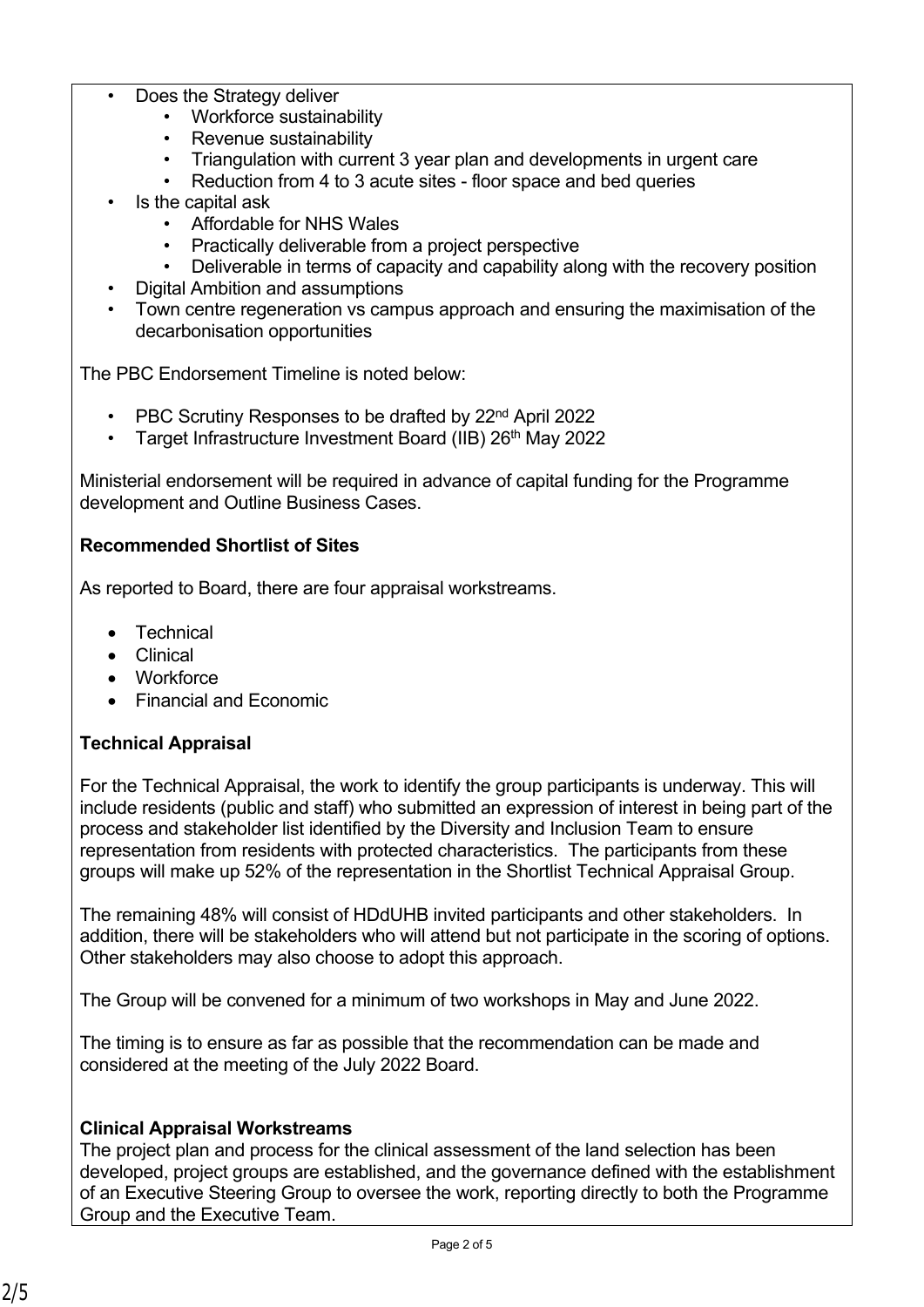Clinical areas for assessment within the scope:

- Women and Children's
- Stroke services

The first in a series of Clinical Workshops has taken place in order to deliver the outputs to the Board in July 2022.

The outputs of the clinical appraisal will be tested with a wider group of stakeholders to ensure that there is healthy challenge and input to the clinical view. Sessions have been planned into the timeline with the Health Board Advisory and Reference Groups i.e., Stakeholder Reference Group, Partnership Forum and Healthcare Professionals Forum, as well as further sessions with patient support groups within the specialty areas covered within the scope of work.

## **Workforce Appraisal**

It has been agreed this will be established as a separate workstream. The scope and Terms of Reference are to be agreed with particular reference to the accessibility impact for HDdUHB's workforce.

## **Financial/Economic Appraisal**

Discussions have been held with WG colleagues to confirm the scope of this appraisal and the detail required. This is to ensure that WG have all of the information required to enable the appraisal process and outcome to be assessed.

It should also be noted that Impact Assessments will also be required in support of the Board recommendations in July 2022. There may also be a requirement to formally consult on the results of the above before a final decision can be made.

## **Argymhelliad / Recommendation**

The Strategic Development and Operational Delivery Committee is asked to.

• note the update in relation to the Implementing the Healthier Mid & West Wales Strategy - Programme Business Case and the site appraisal process for the new urgent and planned care hospital.

| <b>Amcanion: (rhaid cwblhau)</b><br>Objectives: (must be completed)        |                                                                                                                                                                                                                                                                                                                                                                      |
|----------------------------------------------------------------------------|----------------------------------------------------------------------------------------------------------------------------------------------------------------------------------------------------------------------------------------------------------------------------------------------------------------------------------------------------------------------|
| <b>Committee ToR Reference:</b><br>Cyfeirnod Cylch Gorchwyl y<br>Pwyllgor: | 3.2 Review business cases, prior to Board approval,<br>including the development of the Programme Business<br>Case for the new hospital and the Programme Business<br>Case for the repurposing of the Glangwili and Withybush<br>General Hospital sites (PO 5C and 5D), underpinned by<br>a robust process for continuous engagement to support<br>delivery (PO 2C). |
| Cyfeirnod Cofrestr Risg Datix a Sgôr<br>Cyfredol:                          | Risk 1196 - Insufficient investment in<br>facilities/equipment/digital infrastructure (risk score 16)                                                                                                                                                                                                                                                                |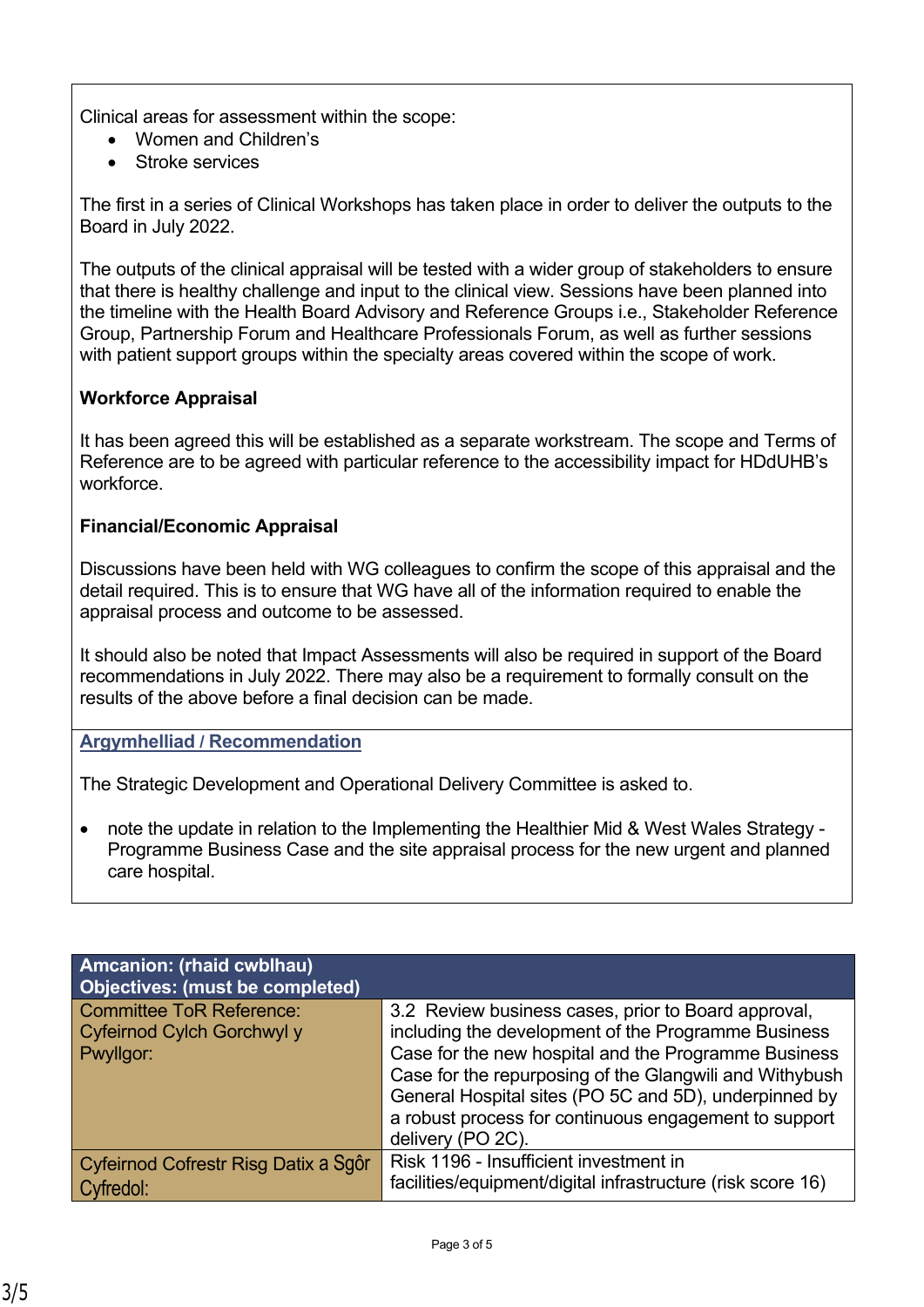| Datix Risk Register Reference and<br>Score:                                                                                                    |                                                  |
|------------------------------------------------------------------------------------------------------------------------------------------------|--------------------------------------------------|
| Safon(au) Gofal ac lechyd:<br>Health and Care Standard(s):                                                                                     | 1.1 Health Promotion, Protection and Improvement |
| <b>Amcanion Strategol y BIP:</b><br><b>UHB Strategic Objectives:</b>                                                                           | All Strategic Objectives are applicable          |
| <b>Amcanion Llesiant BIP:</b><br><b>UHB Well-being Objectives:</b><br><b>Hyperlink to HDdUHB Well-being</b><br><b>Objectives Annual Report</b> | 9. All HDdUHB Well-being Objectives apply        |

| <b>Gwybodaeth Ychwanegol:</b><br><b>Further Information:</b> |                                                         |
|--------------------------------------------------------------|---------------------------------------------------------|
| Ar sail tystiolaeth:<br><b>Evidence Base:</b>                | Contained in the body of the report.                    |
| <b>Rhestr Termau:</b>                                        | Contained in the body of the report.                    |
| <b>Glossary of Terms:</b>                                    |                                                         |
| Partïon / Pwyllgorau â                                       | Land Workstream Programme Group                         |
| ymgynhorwyd ymlaen llaw y                                    | <b>Strategic Development &amp; Operational Delivery</b> |
| Pwyllgor Datblygu Strategol a                                | Committee                                               |
| <b>Chyflenwi Gweithredol:</b>                                | Executive Team - March 2022                             |
| Parties / Committees consulted prior                         |                                                         |
| to Strategic Development and                                 |                                                         |
| <b>Operational Delivery Committee:</b>                       |                                                         |

| <b>Effaith: (rhaid cwblhau)</b><br>Impact: (must be completed)    |                                                                                                                                                                                                     |
|-------------------------------------------------------------------|-----------------------------------------------------------------------------------------------------------------------------------------------------------------------------------------------------|
| <b>Ariannol / Gwerth am Arian:</b><br><b>Financial / Service:</b> | The PBC sets out both the revenue and capital funding<br>assumptions for the programme including a detailed<br>Financial Case section in the PBC.                                                   |
| <b>Ansawdd / Gofal Claf:</b><br><b>Quality / Patient Care:</b>    | Implicit within the PBC. This is an integral part of the PBC<br>case for change.                                                                                                                    |
| <b>Gweithlu:</b><br><b>Workforce:</b>                             | Implicit within the PBC. This is an integral part of the PBC<br>case for change and is the subject of Workforce Appendix<br>which is being finalised for submission to WG in support<br>of the PBC. |
| Risg:<br><b>Risk:</b>                                             | Risk 1196 Insufficient investment in<br>facilities/equipment/digital infrastructure                                                                                                                 |
| <b>Cyfreithiol:</b><br>Legal:                                     | Implicit within the PBC                                                                                                                                                                             |
| <b>Enw Da:</b><br><b>Reputational:</b>                            | Implicit within the PBC                                                                                                                                                                             |
| <b>Gyfrinachedd:</b><br><b>Privacy:</b>                           | Implicit within the PBC                                                                                                                                                                             |